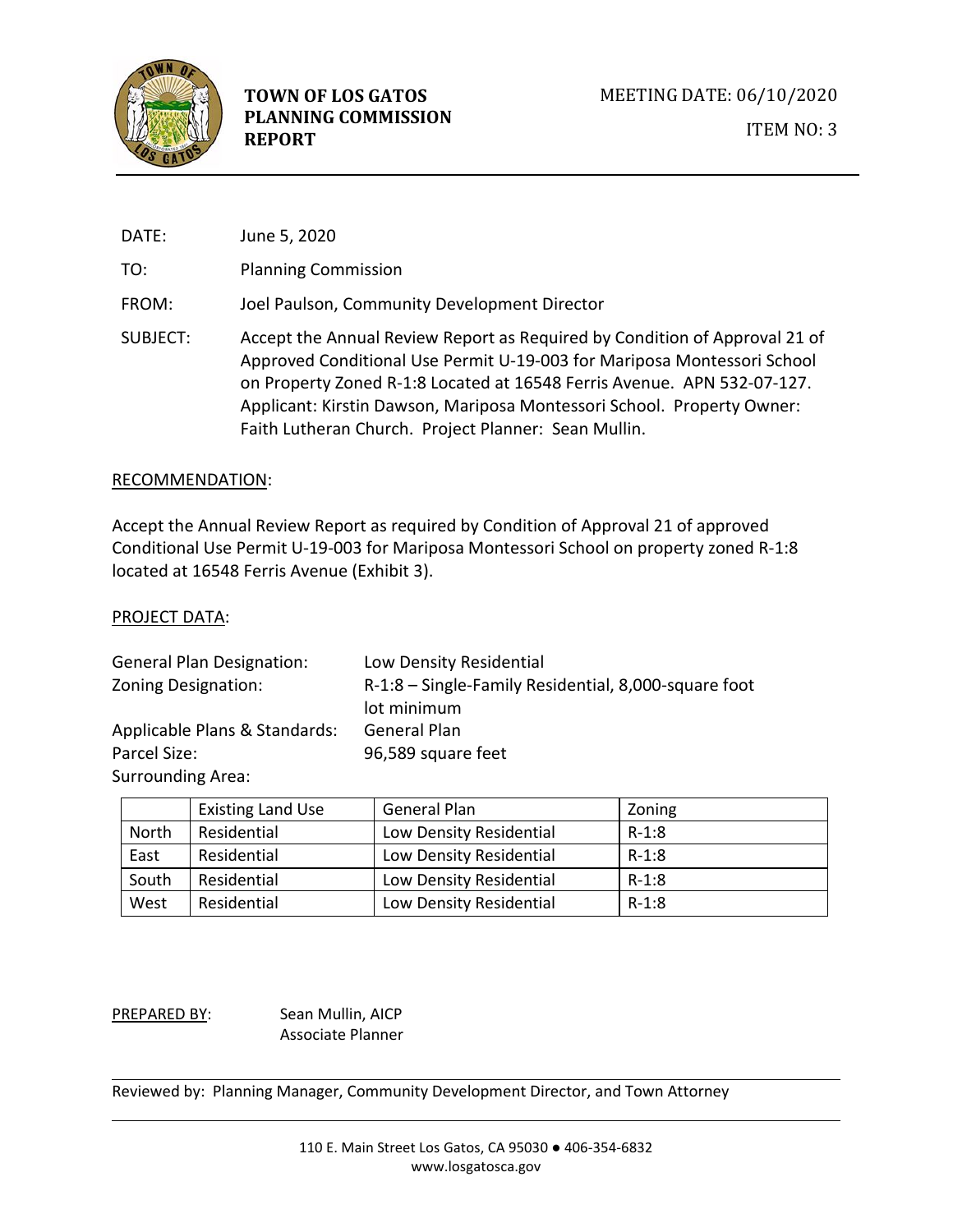PAGE **2** OF **4** SUBJECT: 16548 Ferris Avenue/U-19-003 DATE: May 26, 2020

# CEQA:

The project is Categorically Exempt pursuant to the adopted Guidelines for the Implementation of the California Environmental Quality Act, Section 15301: Existing Facilities. No significant effect on the environment will occur since the project uses an existing structure with no increase in floor area.

# FINDINGS:

- As required, pursuant to the adopted Guidelines for the Implementation of the California Environmental Quality Act, this project is Categorically Exempt, Section 15301: Existing Facilities.
- As required by Section 29.20.190 of the Town Code for granting a Conditional Use Permit.

# ACTION:

Accept this report for the annual review of the Conditional Use Permit (CUP) as required by Condition 21 (Exhibit 3).

#### BACKGROUND:

On May 22, 2019, the Planning Commission approved a modification to an existing CUP for an increase in student enrollment for the Mariposa Montessori School located on the Faith Lutheran Church property. Condition 21 included a requirement for a one-time annual review for compliance with the Conditions of Approval. Specifically, the Planning Commission was concerned with the following conditions for inclusion in the one-time annual review:

- 17. SCREENING: The school shall provide screening plantings between room 13 and the adjacent neighbors.
- 18. SAFE DRIVING LETTER: The school shall provide a letter to all current and future parents regarding safe driving.
- 19. SAFE ROUTES TO SCHOOL: The school shall engage in the Safe Routes to School Program.
- 20. PUBLIC OUTREACH: Within one month of the date of this approval, the school shall conduct a public outreach meeting to engage its neighbors.

## PROJECT DESCRIPTION:

A. Location and Surrounding Neighborhood

The school is located within existing buildings on the Faith Lutheran Church property at 16548 Ferris Road (Exhibit 1). Adjacent properties are developed with single-family residences and are zoned R-1:8.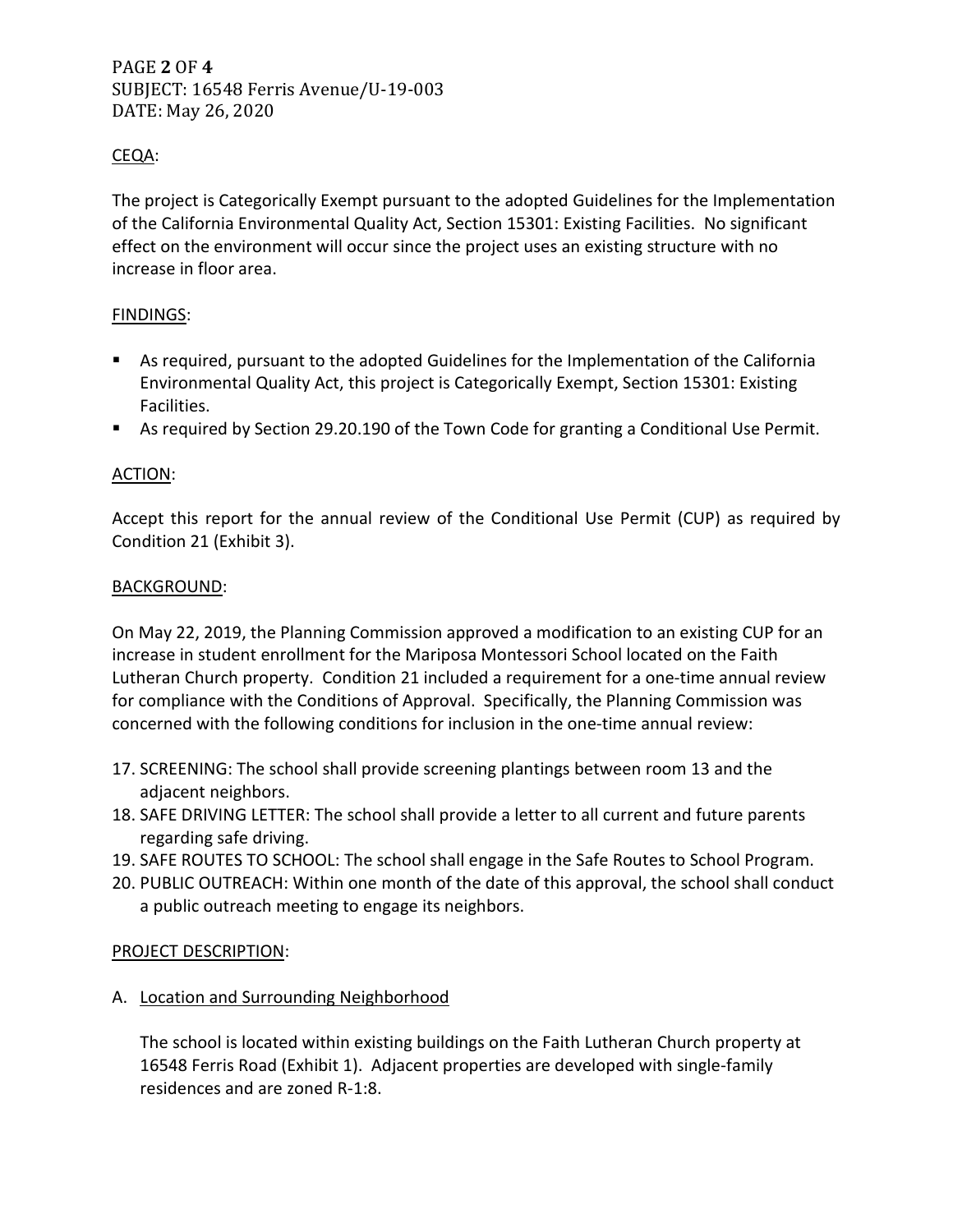# PAGE **3** OF **4** SUBJECT: 16548 Ferris Avenue/U-19-003 DATE: May 26, 2020

## PROJECT DESCRIPTION (continued):

## B. Zoning Compliance

The zoning designation, Residential R-1:8, allows a school pursuant to the approved CUP.

#### DISCUSSION:

## A. Conditional Use Permit Annual Review

The applicant has provided documentation summarizing the actions taken to comply with Conditions 17 through 20 (Exhibits 4 through 7) as outlined below:

- Correspondence with neighbor behind room 13 indicating that the neighbor no longer wanted screening planting as required by Condition 17 (Exhibit 4);
- School newsletter including a reminder to drive safely as required by Condition 18 (Exhibit 5, page 2);
- Correspondence describing the efforts to engage in the Safe Routes to School program as required by Condition 19 (Exhibit 6); and
- Correspondence with neighbors summarizing outreach efforts as required by Condition 20 (Exhibit 7).

## B. CEQA Determination

The project is Categorically Exempt pursuant to the adopted Guidelines for the Implementation of the California Environmental Quality Act, Section 15301: Existing Facilities. No significant effect on the environment will occur since the project uses an existing structure with no increase in floor area.

## PUBLIC COMMENTS:

Written notice was sent to property owners and occupants within 300 feet of the property.

## CONCLUSION:

## A. Conclusion

Based on the information in this report, staff has determined that Mariposa Montessori School is in compliance with their CUP.